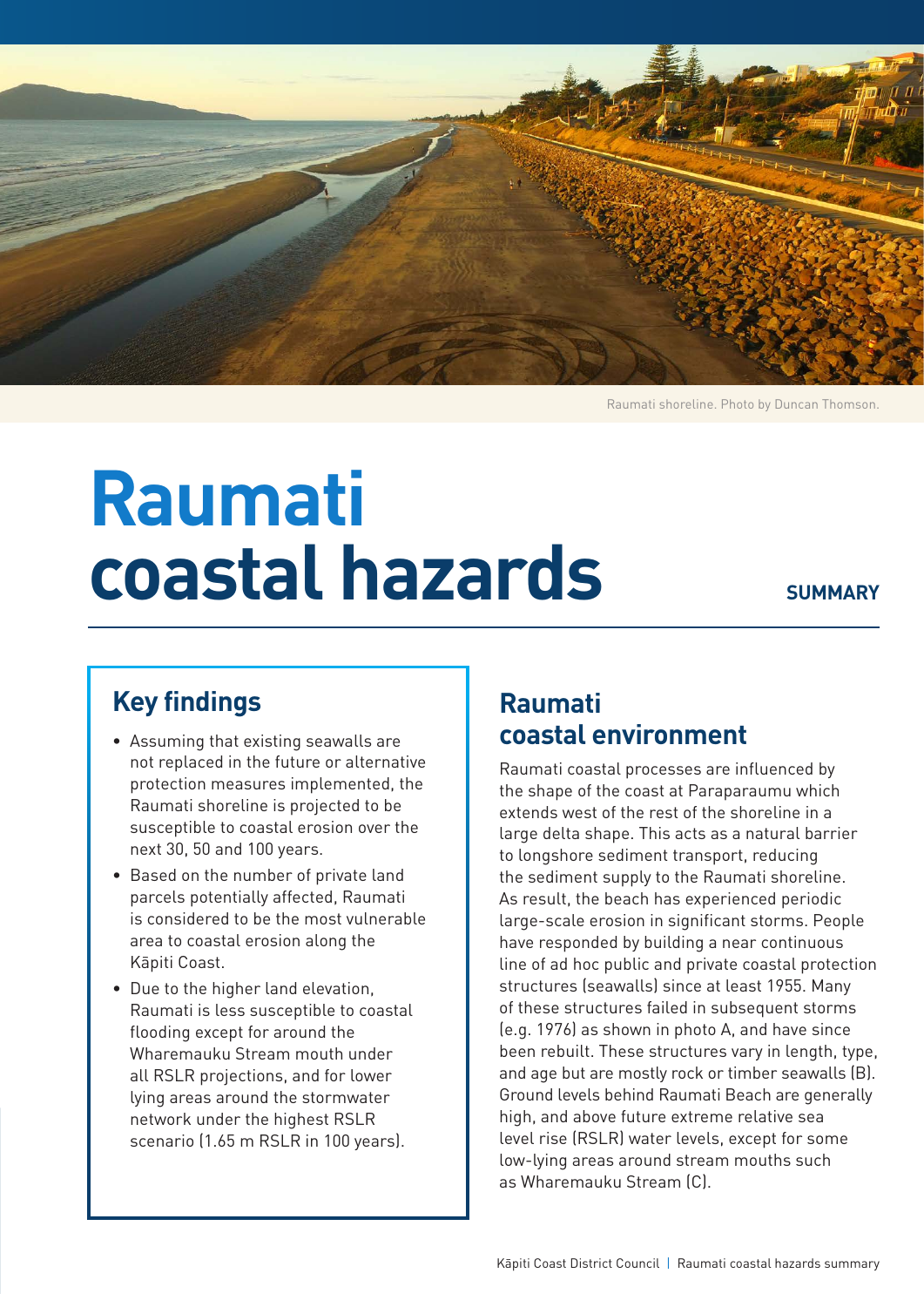# **Coastal hazards**

### **Present-day erosion and flood hazards**

The present-day erosion hazard is what could occur in an extremely large storm (which has a 1% chance of occurring each year in the immediate/ near future), and if the existing protection structures failed, as shown in photo A. Along the Raumati shoreline, this would 'most likely' result in 16 to 24 m of erosion.

Mapping shows the Raumati shoreline is not susceptible to flooding from the same sized event, but some locations are susceptible to local surface flooding from wave run-up.



A. Coastal erosion behind failed structures on Rosetta Road following a significant storm in 1976.

B. Structures along Old Coach Road.

C. Wharemauku Stream.

# **Future coastal erosion hazard**

Future projections take into account the presence of current protection structures up to their estimated remaining life (10–30 years). After this it is assumed that the structures are not replaced, alternative protection measures are not implemented, and the beach reverts to a natural system.

Under these assumptions the Raumati shoreline is projected to erode across all timeframes under all RSLR scenarios.

#### **Raumati Beach**

#### **Projected to erode:**

- 27 to 47 m by 2050
- 34 to 75 m by 2070
- 53 to 167 m by 2120

#### **Raumati South**

#### **Projected to erode:**

- 38 to 54 m by 2050
- 53 to 94 m by 2070
- 95 to 219 m by 2120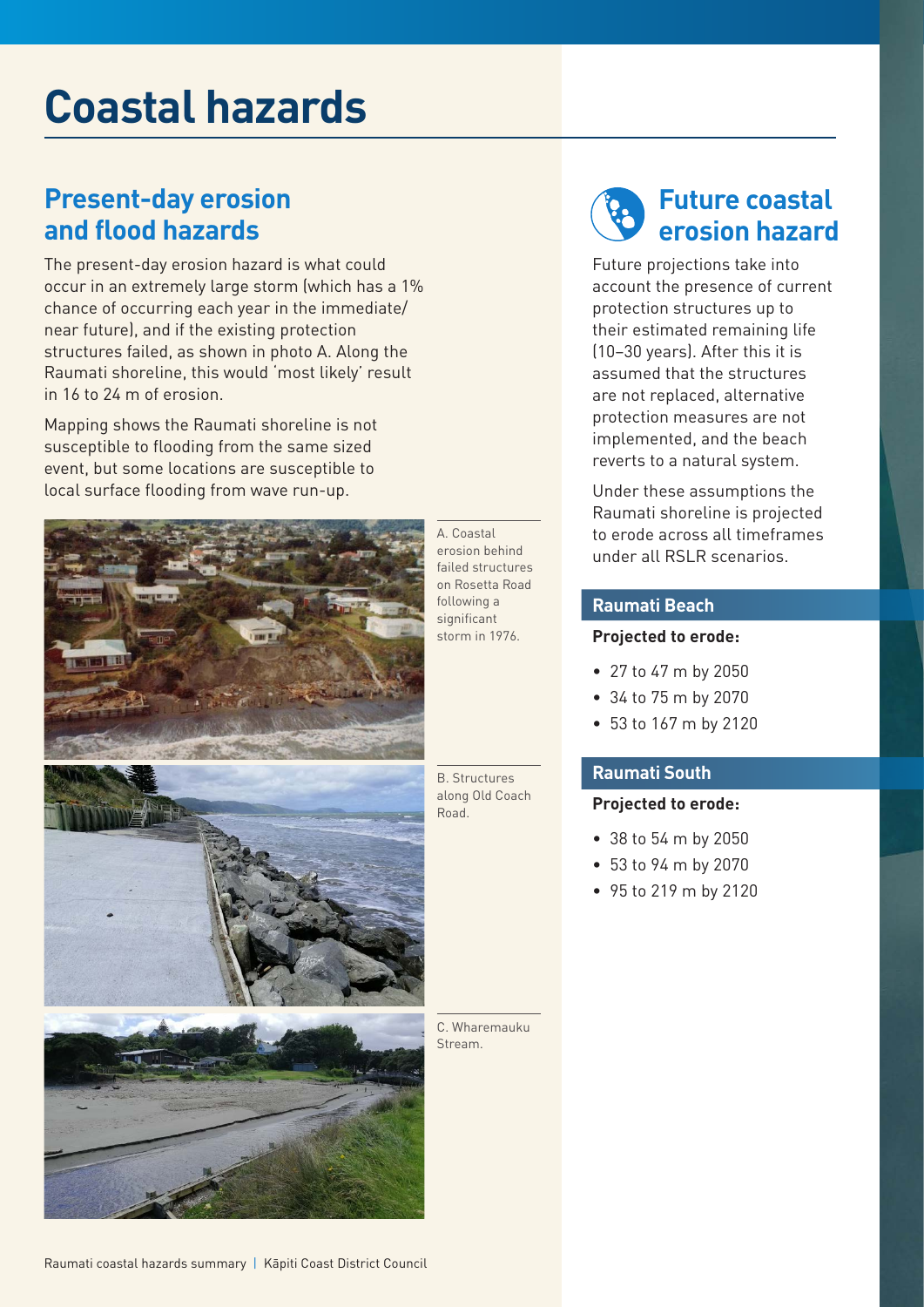# **Wharemauku Stream**



# **Future coastal flood hazard**

N

Along the Raumati shoreline, flooding could occur along the Wharemauku Stream and from the stormwater network which drains into local streams and the sea. Stormwater outfalls to the sea also provide potential flooding pathways to some lower lying areas in the dune ridge along the coastline.

#### **0.4 m and 0.65 m RSLR**

The area around the mouth of the Wharemauku Stream becomes susceptible to inundation in these two scenarios. The remainder of the Raumati shoreline remains unaffected except for smaller stormwater catchments which drain directly to the sea or to the Wharemauku Stream.

#### **1.65 m RSLR**

Along the Wharemauku Stream the mapping shows an increased area susceptible to both direct inundation from the stream and through the stormwater network – Matatua Road for example – as far upstream as the stormwater ponds on either side of the Kāpiti Expressway. Elsewhere along the coastline the area susceptible to flooding through stormwater outfalls to the sea increases.